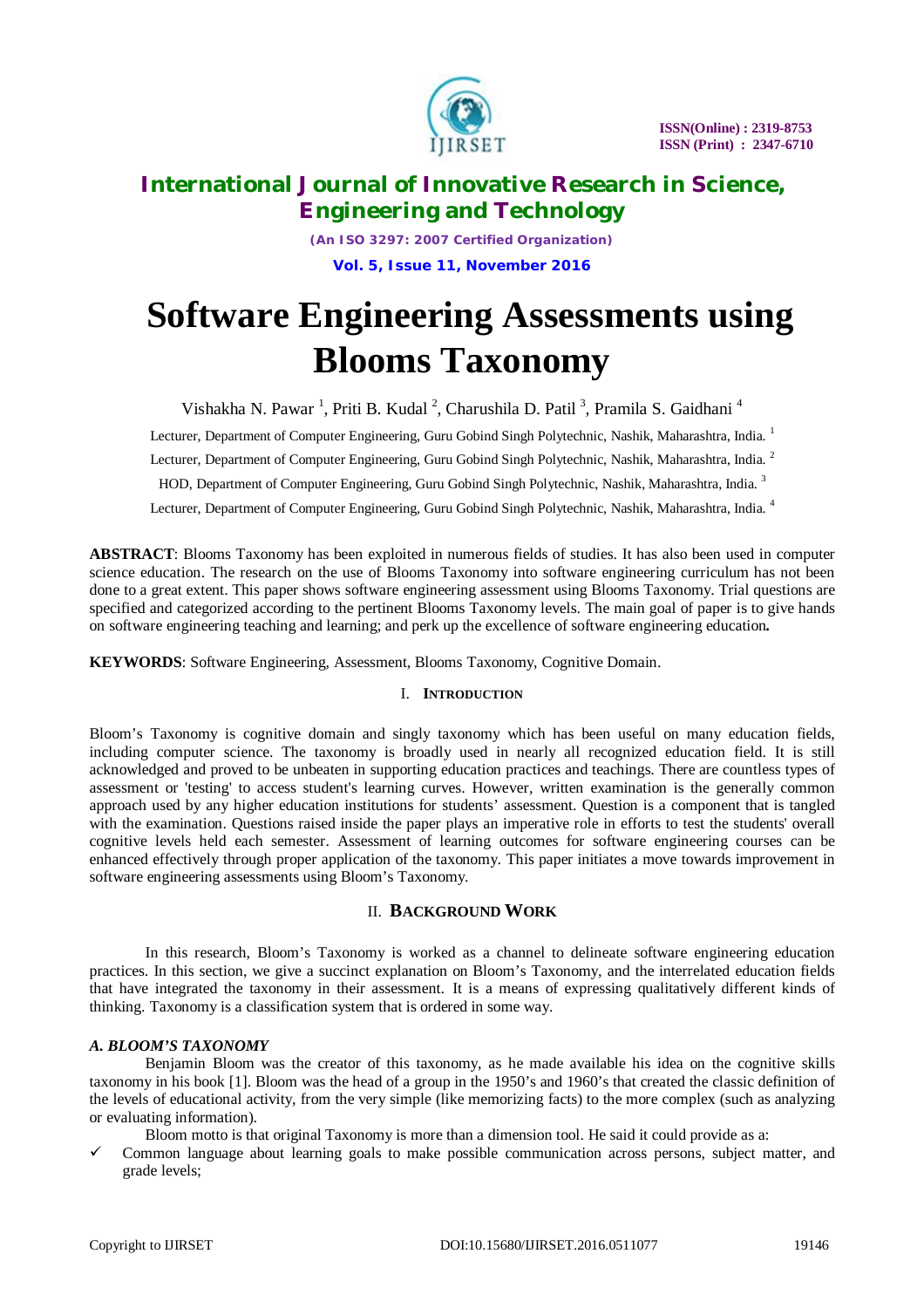

*(An ISO 3297: 2007 Certified Organization)*

## **Vol. 5, Issue 11, November 2016**

- Basis for shaping for a particular course or curriculum the specific meaning of broad educational goals, such as those found in the currently established national, state, and local standards;
- Means for shaping the resemblance of educational objectives, activities, and assessments in a unit, course, or curriculum;
- Panorama of the range of educational possibilities against which the limited breadth and depth of any particular educational course or curriculum could be contrasted.

Bloom defined 6 levels of cognitive domain: knowledge, comprehension, application, analysis, synthesis, and evaluation. The levels are shown in Bloom's Taxonomy hierarchy model.



#### **Fig. 1: Bloom's Taxonomy Hierarchy**

The pyramid is well-organized in such a way that the lowest possible level is the simplest form of detection, while the uppermost level is the majority intangible and multifarious form of cognitive skill. It provides a way to organize thinking skills into six levels, from the most basic to the more complex levels of thinking. It had been adapted for classroom use as a planning tool.

A more thorough explanation of every level is given as follows:

- Knowledge ability to recollect
- Comprehension ability to understand
- Application ability to use knowledge
- Analysis ability to separate component parts
- Synthesis ability to put parts together
- Evaluation ability to judge value of ideas

Bloom's Taxonomy was then modified in 2001 by Anderson et al. [2]. They made many changes and the innovative hierarchy is trampled on the top (see Fig. 2). This newly modified Bloom's Taxonomy is well-known as the Revisited Bloom's Taxonomy.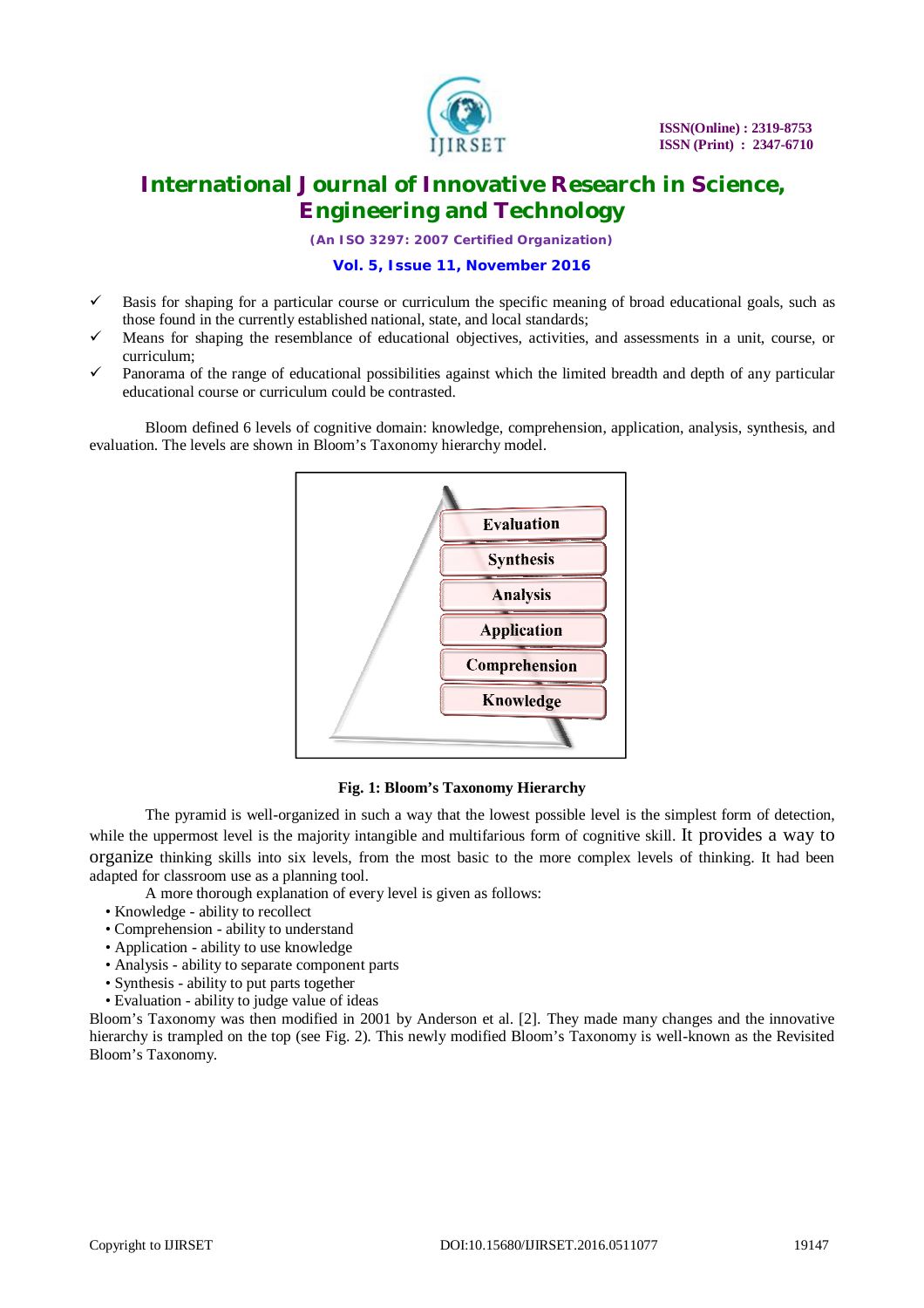

*(An ISO 3297: 2007 Certified Organization)*

**Vol. 5, Issue 11, November 2016**



## **Fig. 2: Revised Bloom's Taxonomy Hierarchy**

## *B. BLOOM'S TAXONOMY IN RELATED FIELDS OF EDUCATION*

Bloom's Taxonomy was applied on three computer science courses by Machanick [3]. His experience was then analyzed and he decided that Bloom's Taxonomy-based approach works healthy Software engineering is an element of computer science. Several research have been seen in many of computer science field of studies including computer science itself being associated to Bloom's Taxonomy. From live research, Bloom's Taxonomy seems to be extremely helpful for education purposes and is still much admired after more than 5 decades. It has been extensively used for learning objectives measurement and assessment.

But a query was raised in 2006 by Johnson et al. on whether the taxonomy is suitable for computer science [4]. They also recommended a new hierarchy that adds another level onto Anderson et al.'s taxonomy, which is the higher application level (see Fig. 3). This is given from their idea that application is the aim of computer science teaching. A closely related research was done by Thompson et al. earlier this year, but they focused on computer science assessment [5]. Their intend was to use Bloom's Taxonomy to assist in designing introductory programming examinations.



**Fig. 3: Bloom's Taxonomy Hierarchy for Computer Science**

Samples of programming questions were given for each Bloom's Taxonomy level. A more recent research was done by Starr et al. which focused on specifying assessable learning objectives in computer science [6]. They believed that their idea of integrating Bloom's Taxonomy with computer science curricular had made their faculty communication more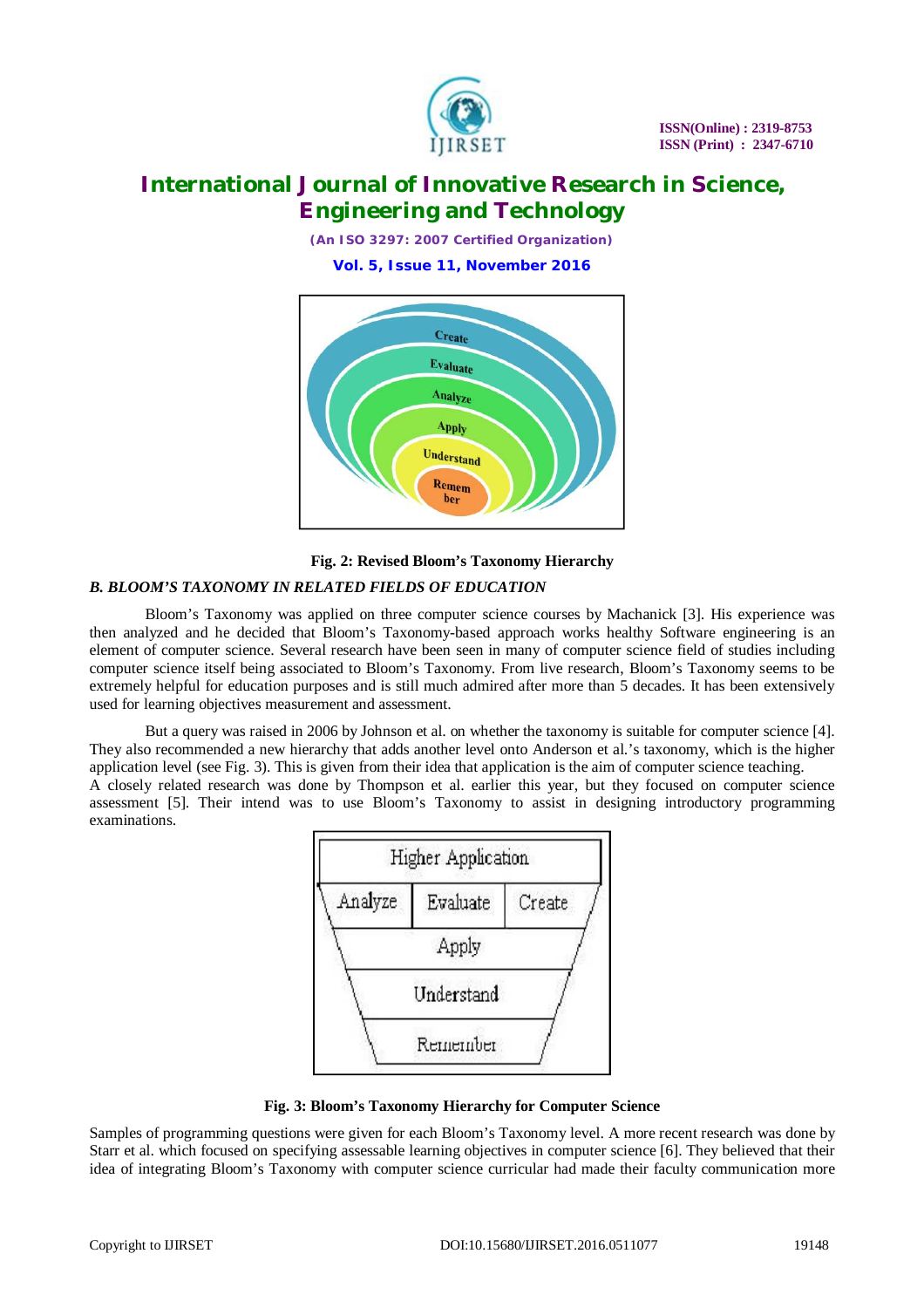

*(An ISO 3297: 2007 Certified Organization)*

## **Vol. 5, Issue 11, November 2016**

effective and department's assessment program stronger. Their work is actually an extension to [7] which focused specifically on human-computer interaction curricular guidelines.

Other research work that were done for specific computer science areas of education using Bloom's Taxonomy include a test-driven automatic grading approach for programming [8], Bloom's Taxonomy levels for three software engineer profiles [9], and Bloom's Taxonomy for system analysis workshops [10].

## III. **APPLYING BLOOM'S TAXONOMY IN SOFTWARE ENGINEERING ASSESSMENT**

Learning outcomes of software engineering courses require assessors to distribute questions with different cognitive levels. This is to ensure students of software engineering courses that the assessment is done effectively and is imparted with the right level of knowledge and skill-sets. Assessments questions are either formative or summative in nature. These can be in the form of assignments, case studies, multiple choice questions, quizzes or formal examination. In this section we look at each level of the Bloom's taxonomy and demonstrate suitable examples.

#### *A. KNOWLEDGE LEVEL*

This level is also known as "recalling of data" [1]. Knowledge in this context refers to the students' ability to recall software engineering concepts that they have studied in classrooms. Scott. T. [12] refers it as 'rote learning' or 'memorization'. Mainly this level serves as the lower level or the foundation level of the hierarchy. It is a level where students remember or memorize facts or summon up the knowledge they learned already. Knowledge level questions include the keywords define, identify, list, tell, arrange, order, match and state.

Following are a few sample questions that come under this level:

- Define Software Engineering.
- List core principles of Software engineering.
- State four attributes of well engineered software.
- State four types of traceability.

# *B. COMPREHENSION LEVEL*

Bloom in [1] describes this level as grasping the significance of information. The ability to extrapolating, interpret, translating, classifying, explaining are the concepts of these levels. Comprehension in this context refers to the students' ability to realize and restate or describe a learnt concept using their own language or wordings for explanation. Comprehension level questions include the keywords explain, describe, interpret, summarize, demonstrate, select, and predict.

Following are a few sample questions that come under this level:

- Describe 4 types of coupling in software design.
- Describe the Pareto Principle in Software Testing Principle.
- Explain PSP and TSP.
- Explain Software engineering as layered architecture.

# *C. APPLICATION LEVEL*

Application is defined by applying the idea to a certain state of affairs in [6]. Application in this research circumstance refers to the students' talent in using the theories learnt to crack the new problems. Application level questions include the keywords solve, classify, prepare, write, apply, choose, modify and interpret.

- Following are a few sample questions that come under this level:
	- Software is to be developed for Company "XYZ". The client is not sure of the final system requirements or how the system should be. Which software development model should be used for this project? Justify your choice of software development model.
	- Given the following requirements, classify them to be either functional or non-functional requirement:
		- o Security
		- o Feature to calculate cost of item based on current discount policy.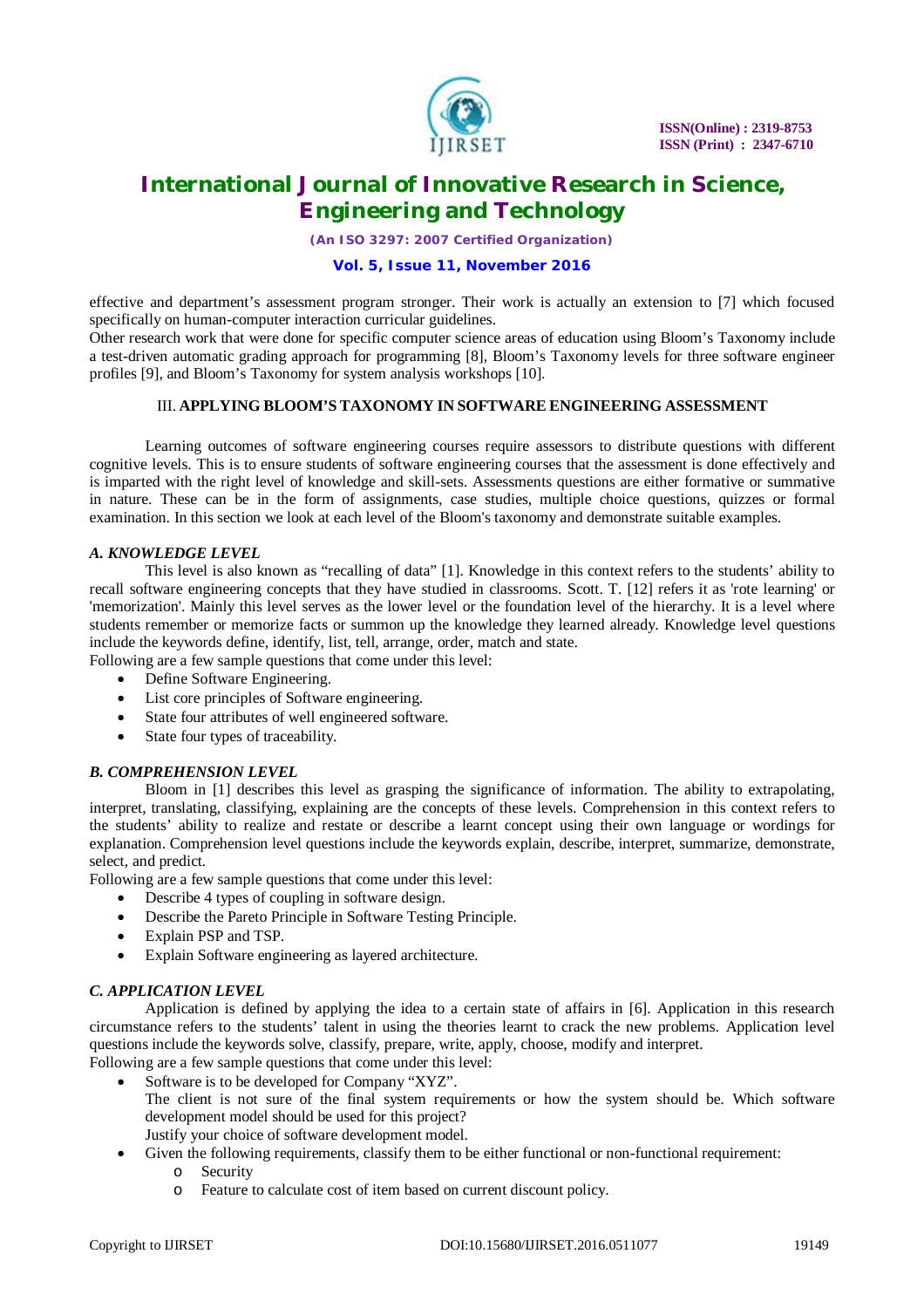

*(An ISO 3297: 2007 Certified Organization)*

## **Vol. 5, Issue 11, November 2016**

o Reliability

Prepare a SRS (Software Requirement Specification) for Library Management System.

#### *D. ANALYSIS LEVEL*

This level is helpful for students to breakdown data or definition into smaller but simpler parts and analyse each of it. This may entail depiction a relationship, distinguish, assumptions or classifying the parts. According to Thompson et al. [5], software engineering questions should contain the following: Draw DFD for various modules, classes, components or methods; systematize elements to achieve objective; recognize components of a development and distinguish nonrelated components or needs. In addition, it should be able to explain what exactly happens to remembrance when the designs are drawn step by step. Analysis in this research context refers to the students' ability to separate an entire into various module parts. Analysis level questions include the keywords compare, analyze, contrast, distinguish, categorize, differentiate, calculate and test.

Following are a few sample questions that come under this level:

- Give the benefits of verification and validation in software development and differentiate the techniques of verification and validation in the process of software development.
- Given that there are six members in a democratic team, calculate the number of communication paths needed.
- Compare and contrast the waterfall model with the prototyping model.

#### *E. SYNTHESIS LEVEL*

If a student achieves this level, the student should be capable to combine and merge ideas or concepts by rearranging components into a new complete (a product, plan, pattern or proposal) [1] [12]. This level refers to the students' capability to narrate learnt software engineering concepts and produce a new idea. Synthesis level questions include the keywords design, create, construct, manage, develop, organize, predict, plan, and propose.

Following are a few sample questions that come under this level:

- Develop a SQA Plan for a software development project for library management.
- Develop Software Requirement Specification document for hotel management system.
- Draw Sample admission form and Design test cases for Admission Form.

#### *F. EVALUATION LEVEL*

This is a final level where students own stand involves for judging, supporting, criticism or defending. Thompson et al. [5] discuss this level in Bloom's Taxonomy for CS Assessment. This level also includes commenting superiority of codes based on standards or execution criteria. Evaluation is defined as the ability of students to critic, judge and decides on value of ideas or materials. Evaluation level questions include the keywords debate, argue, recommend, justify, prioritize, and decide.

Following are a few sample questions that come under this level:

- Given two possible solutions, X and Y, to solving the given software development problem, decide on the best solution. Give your justification.
- Give your views about what is more important the product or the process.
- Recommend which perspective model should be used for your college ERP system.

A variety of studies suggests various Bloom's verb but this effort presents the vagueness problem as per [13]. Several of the keyword may come out in other level as well in [14]. Yet, there are no exact measure verb keywords for each level so far. As a result, some researchers took their own initiative to provide related keywords [13]. Mastering lower levels is a precondition before students are able to move to more difficult levels [13]. However, it is not an excellent practice to directly assume a specific cognitive level for a question simply because a similar verb is found [5].

## For instance, consider the following question:

*"Write test cases for Library Management Software"*

The question above requests the students to write test cases. We might assume that this question can be matched with the keyword **Write** because the word 'Write' appears in it. 'Write' can either be in Knowledge or Synthesis. If we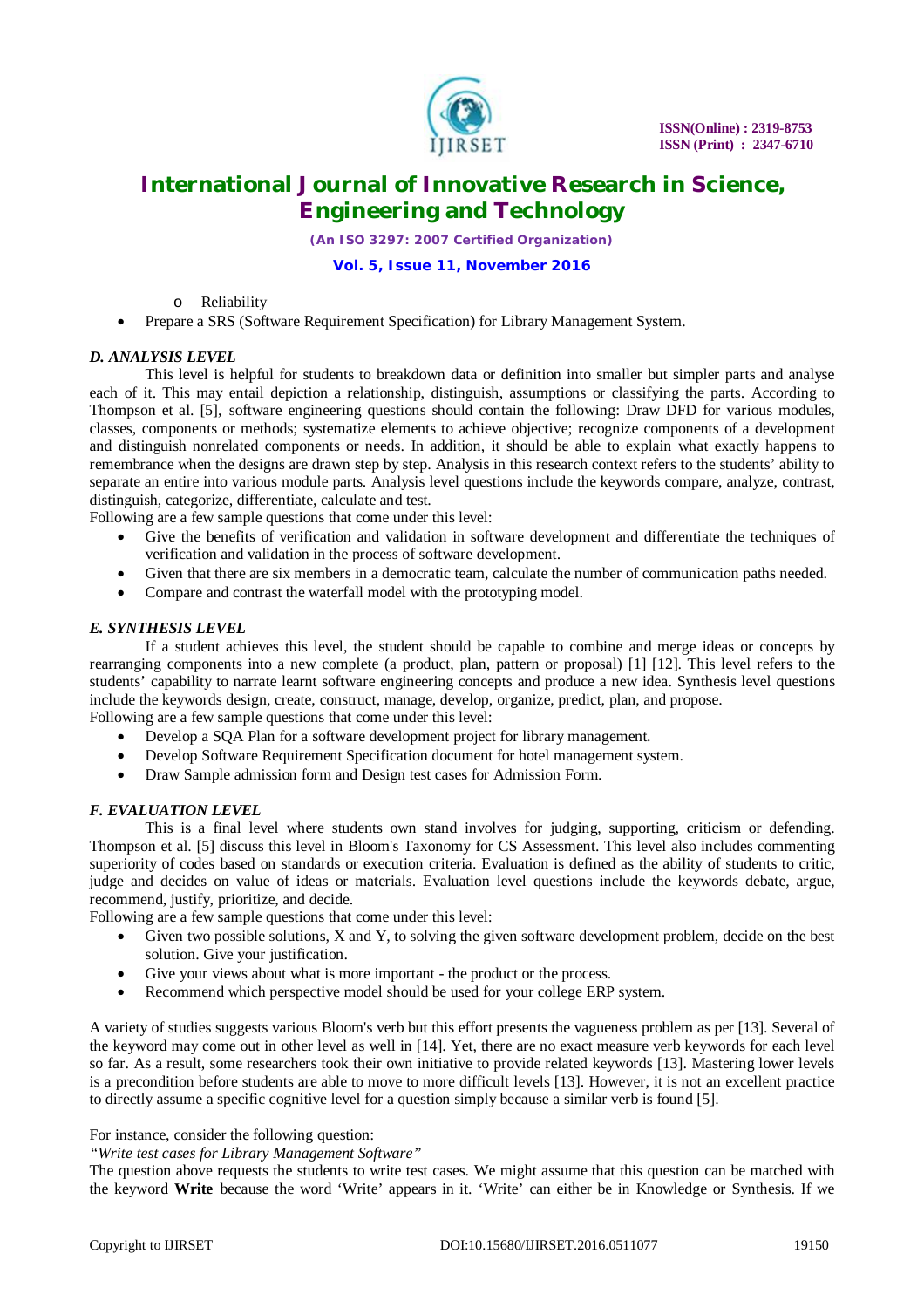

*(An ISO 3297: 2007 Certified Organization)*

#### **Vol. 5, Issue 11, November 2016**

watch closer at it, the question requires us to design various test cases for various modules and control present over it. Therefore, the suitable cognitive level for the question is Synthesis. A student with this level of learning should take previously learned concepts and apply them together to create something new in [12].

Table 1 summarizes each levels of Bloom's taxonomy as outlined by Bloom et al. [1].

| <b>Blooms Category</b> | <b>Definition</b>                                                                     | <b>Sample Keywords</b>                                                                              |
|------------------------|---------------------------------------------------------------------------------------|-----------------------------------------------------------------------------------------------------|
| Knowledge              | Recalling of data                                                                     | Define, identify, list, tell, arrange, order,<br>match and state                                    |
| Compre-hension         | Grasping the significance of information                                              | Explain, describe, interpret, summarize,<br>demonstrate, select, and predict.                       |
| Application            | Applying the idea to a certain state of affair                                        | Solve, classify, prepare, write, apply,<br>choose, modify and interpret                             |
| Analysis               | Breakdown data or definition into smaller but<br>simpler parts and analyse each of it | Compare, analyze, contrast, distinguish,<br>categorize, differentiate, calculate and<br>test.       |
| Synthesis              | Combine and merge ideas or concepts by<br>rearranging components into a new complete  | Design,<br>create,<br>construct,<br>manage,<br>develop,<br>organize, predict, plan, and<br>propose. |
| Evaluation             | Involves for judging, supporting, criticism or<br>defending.                          | Debate, argue, recommend, justify,<br>prioritize, and decide                                        |

#### IV.**CONCLUSIONS**

We have presented the application of Bloom's taxonomy in software engineering education. This will assist educators in crafting their questions for software engineering assessments, given the level of question types. It will be helpful for assessment and ensuring that software engineering students' knowledge level and skills acquired are as defined by the learning outcomes

#### **REFERENCES**

- [1] Bloom, B., "Taxonomy of Educational Objectives: Book 1 Cognitive Domain", Longman, 1956.
- [2] Anderson, L. & Krathwohl, D., "A Taxonomy for Learning, Teaching, and Assessing: A Revision of Bloom's Taxonomy of Educational Objectives", Addison-Wesley, 2001.
- [3] Machanick, P., "Experience of Applying Bloom's Taxonomy in Three Courses, Proc. Southern African Computer Lecturers 'Association Conference", 2000, pp.135-144.
- [4] Johnson, C. & Fuller, U., "Is Bloom's Taxonomy Appropriate for Computer Science?", Proceedings of the 6th Baltic Sea Conference on Computing Education Research (AICPS '06), Vol. 276, 2006, pp. 120-123.
- [5] Thompson, E., Luxton-Reilly, A., Whalley, J., Hu, M., Robbins, P., "Bloom's Taxonomy for CS Assessment", Proceedings of 10th Australian Computing Education Conference on Research and Practice in Software Engineering (ACE2008), Vol. 78, pp. 155-161.